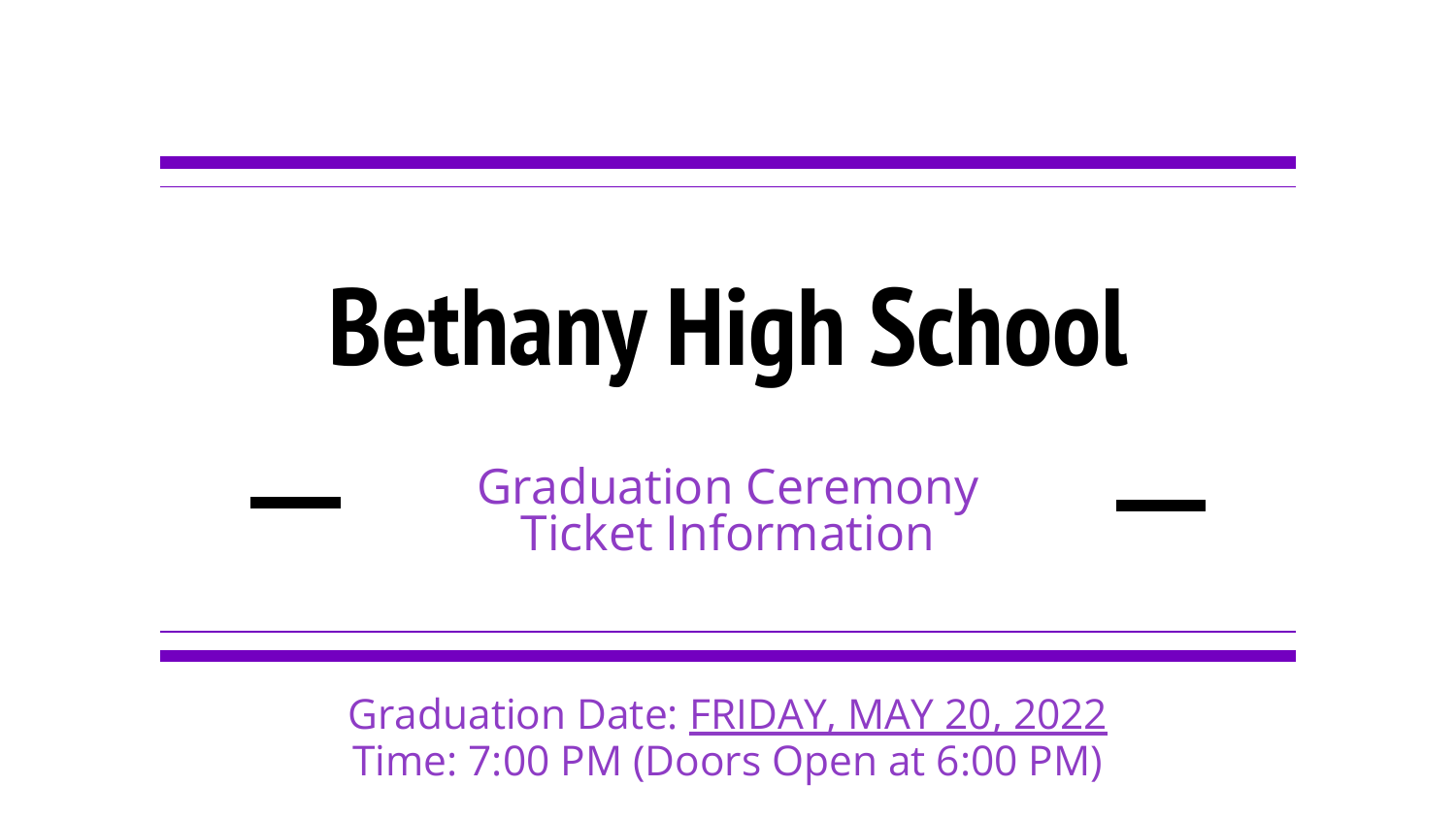# **Frequently Asked Questions**

### **How many tickets will each senior receive?**

● *Each senior will receive a code allowing their friends and family to reserve 10 tickets.*

### **Do the tickets cost money?**

● *There is no cost associated with booking the tickets online.*

### **Where do we book the tickets?**

● *Tickets will be booked online at [bit.ly/bethanytickets.](http://bit.ly/bethanytickets)*

#### **Is there assigned seating?**

There are no assigned seats. Doors will open at 6:00 PM.

#### **Can seats be saved once inside the venue?**

● Each person seated inside the venue can save **ONE (1)** seat and one seat **ONLY** for another ticket holder.

#### **What age children need tickets? Can children sit in the laps of their parents?**

All children ages three (3) and above will need a ticket to be admitted. Children two (2) and under with no ticket must sit on an adult's lap.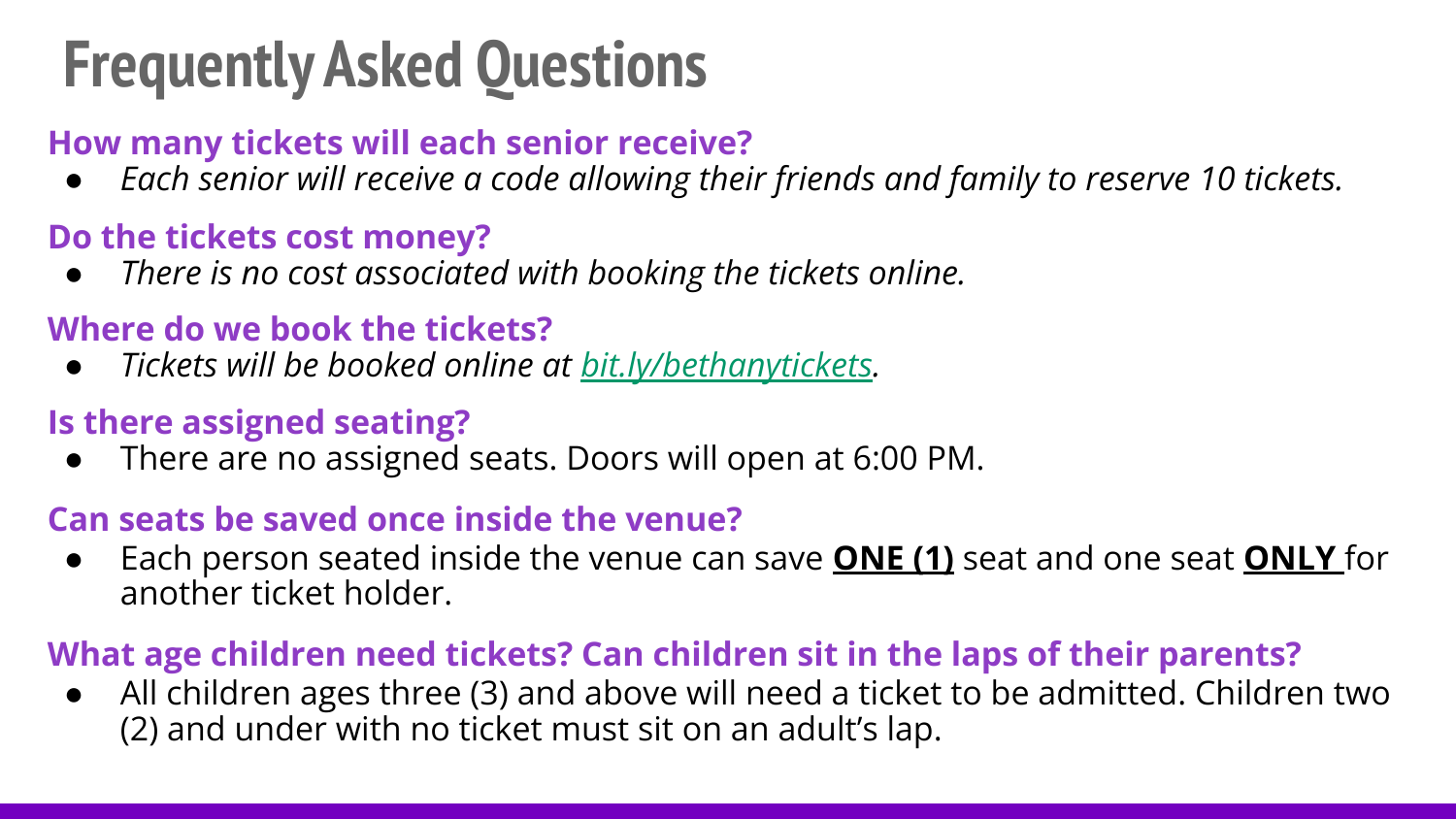# **Frequently Asked Questions**

#### **Will there be paper tickets available instead of online tickets?**

*● All tickets MUST be booked online. Once tickets are booked online you can print off the barcode for each individual ticket to be scanned at the door or show the barcode on your mobile device.*

#### **Can I book all 10 tickets and hand them out myself?**

*● Yes, if you book all 10 tickets at once you will get a pdf with all 10 tickets emailed to you. At that point you can print off the 10 tickets, which will include the barcode, and give to your guests of the ceremony to use when they arrive.*

#### **Do we have to print off our tickets?**

*● No, you can either use the Ticket Spicket mobile app to redeem your tickets or show the barcode from your confirmation email. If using the app you can redeem multiple tickets at once for easier entry. If using your confirmation email you will have to scan the barcode for each ticket being redeemed.*

#### **Where will the tickets be scanned?**

*● Tickets will be scanned at the exterior doors starting at 6:00 PM. There will be entrances on the east side and north side of the church. You must have a ticket to gain entry into the building.*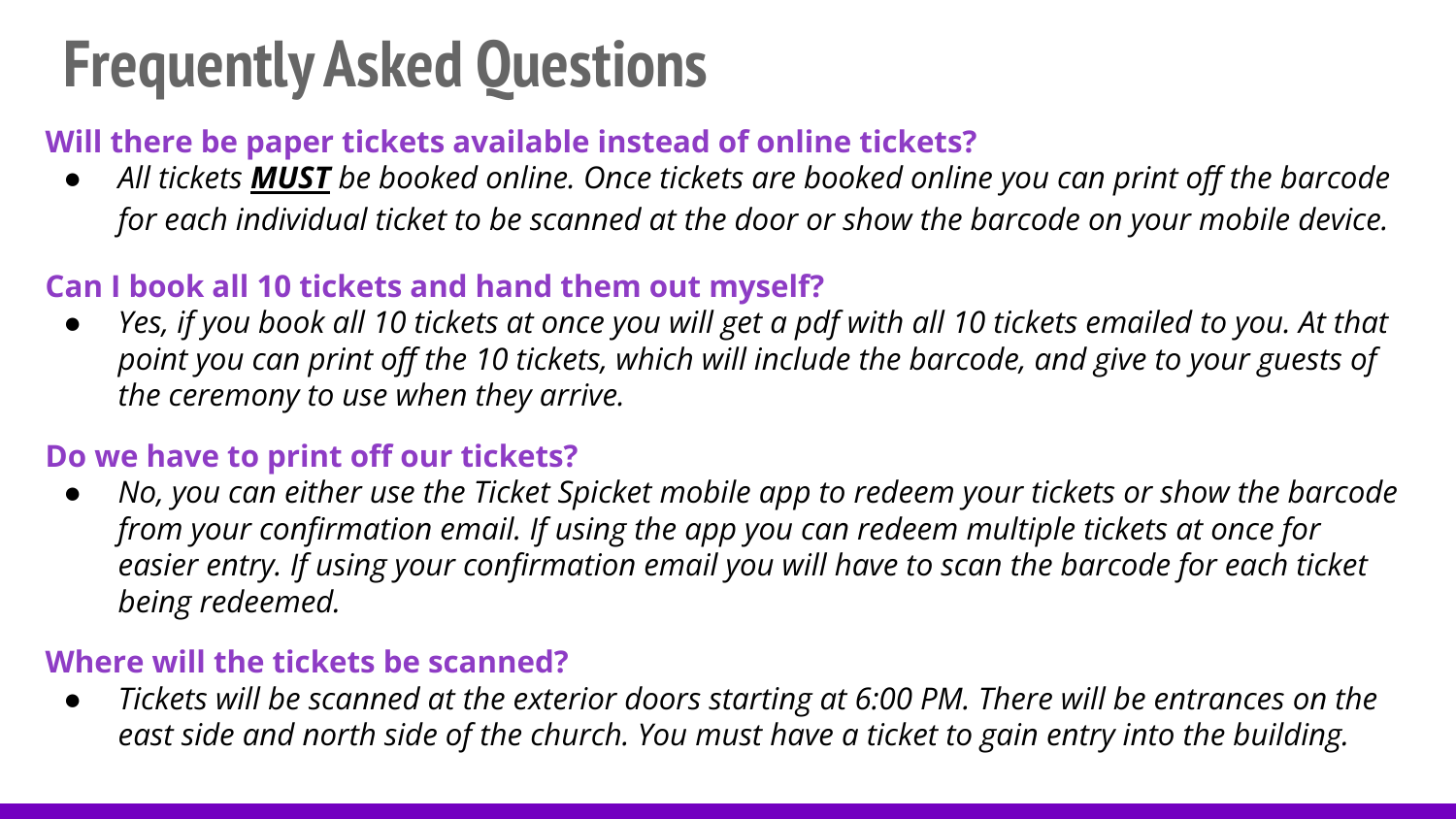# **What to Know About Your Tickets**

- \*\*IMPORTANT\*\* Each student's set of ten (10) tickets **MUST** be booked by 12:00 PM (Noon) on Monday, May 16. After that any unclaimed tickets will be moved into a pool of general admission tickets and no longer reserved for the student.
- Ten (10) tickets can be booked with the code given to each student, up until 12:00 PM on Monday, May 16.
- Once a ticket is booked, it **CANNOT** be "unbooked". We recommend being very careful to whom the code is given. Anyone with the code can book up to 10 tickets if 10 tickets are still available under that students' code.
- A screenshot or picture of the barcode will work for entry. Just make sure to not send the same barcode to two people. Once a barcode is scanned at the door a second person with the same barcode would not be admitted.
- We will have a helpdesk available for issues. We will close the helpdesk at 6:50 PM, so we would ask that everyone is inside the building by then or help may not be available. We are doing this to avoid having late arrivals interrupt the ceremony which will start promptly at 7:00 PM.